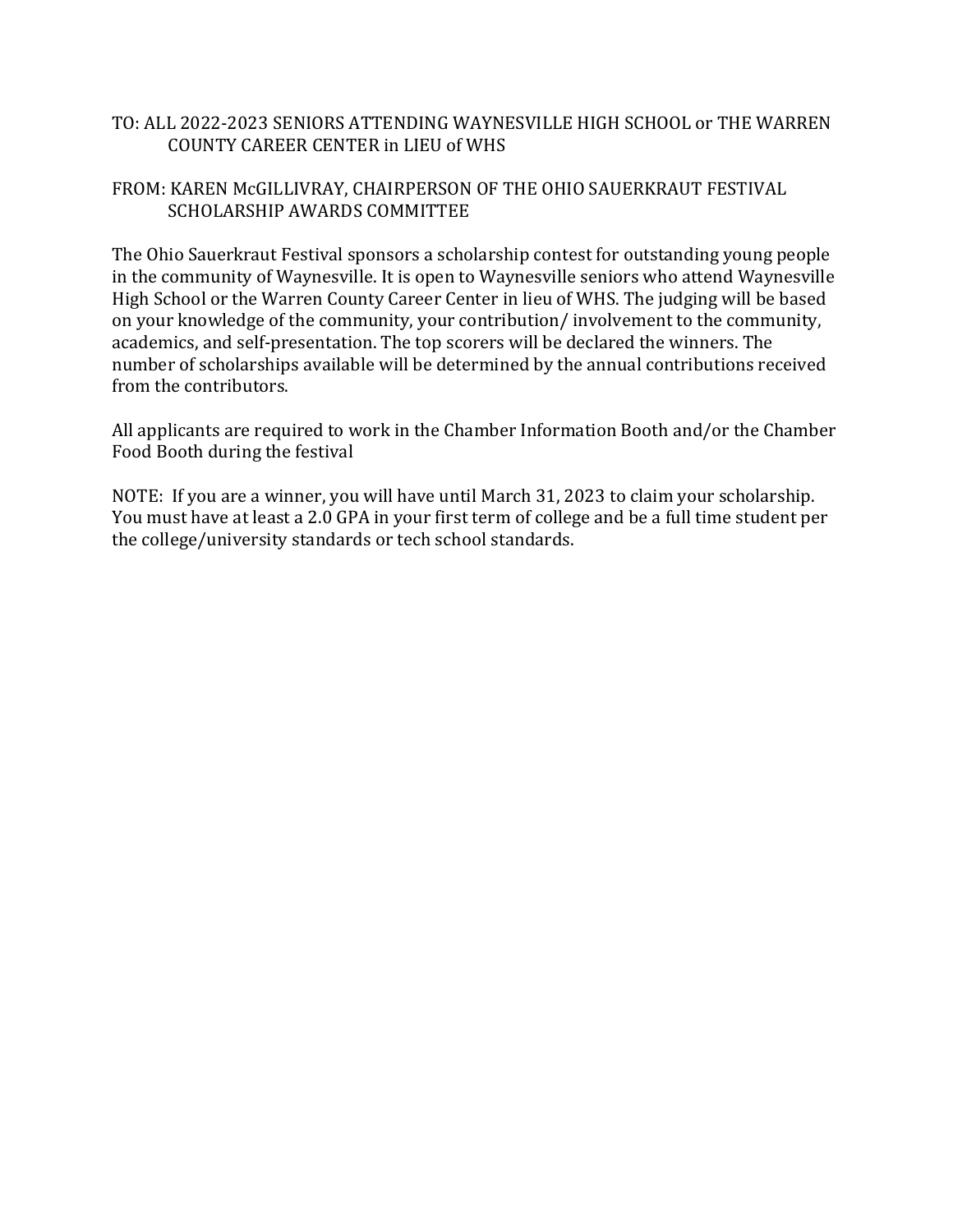# **INSTRUCTIONS FOR SCHOLARSHIP APPLICATION**

- 1. Please fill out the attached form. This will be the judges' first impression of you so give it your full attention and best effort. Please TYPE your responses.
- 2. Turn in the application by 2:30 pm Friday, September 16, 2022 at the high school counselor's office. Applications may also be mailed to the Chamber address listed below **prior** to this date. **No exceptions will be made.**
- 3. Submit a current photo with your application.
- 4. During the week before the judging, someone from the Scholarship Contest Committee will contact each candidate.
- 5. All candidates must attend the judging event on Sunday, **September 25, 2022 between 1 and 5 P.M**. at the Waynesville Chamber of Commerce. The judges will take this opportunity to chat with you on a personal basis in a relaxed and friendly atmosphere. The interview will last between 5 and 8 minutes.
- 6. Before your interview begins you will be asked to sign up for a 2-hour volunteer shift at one of the Sauerkraut Festival drink booths. Please bring a calendar with you so you can sign up for a shift.
- 7. All candidates will gather at the LCNB drive thru, at the corner of Main and North streets, on **Saturday, October 8, 2022 at 10:45 am.**
- 8. After gathering at the LCNB drive thru, all candidates will appear on stage at the Festival for the awards ceremony.

We are looking forward to getting to know you! We wish you the best of luck!

Karen S. McGillivray, Chairperson 513-320-0553

Waynesville Area Chamber of Commerce P.O. Box 281 Waynesville, OH 45068 897-8855